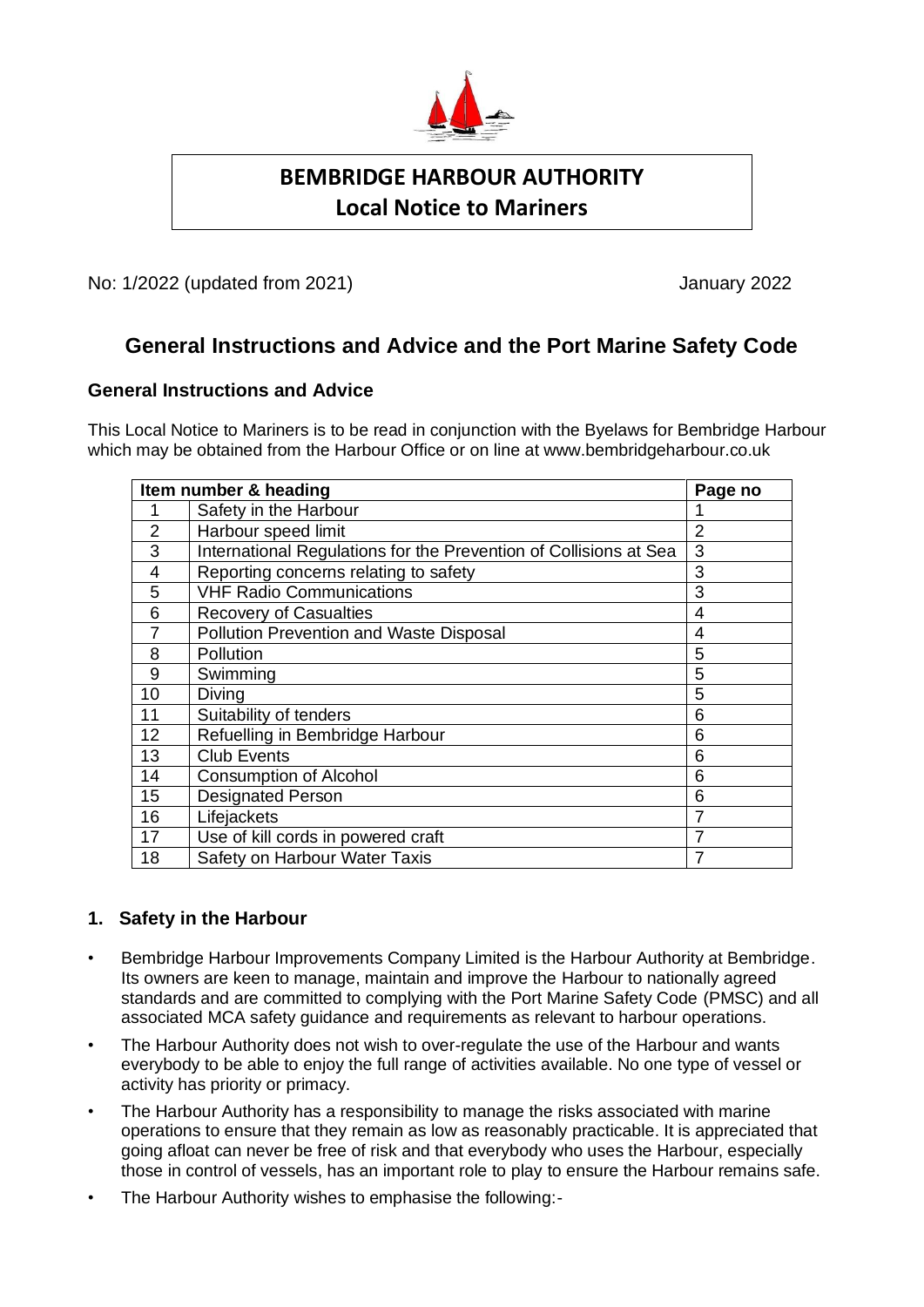- o The Master, Skipper or Person in Charge of a vessel, regardless of type or size, remains responsible for its safety, except in the case of children, where adults, event organisers or clubs have additional responsibilities.
- o All vessels using the Harbour must comply with the COLREGS, Harbour Byelaws and the Directions of the Harbour Master<sup>(1)</sup>. It is the responsibility of all those who go afloat to familiarise themselves with these laws. Those who do not comply with the law may be prosecuted.
- There may be times when it is not safe to participate in a particular activity. Before taking to the water those in charge of vessels, adults responsible for children, and those organising events and races, need to carefully consider the prevailing weather, tidal and traffic conditions.
- The location chosen to launch a trailered dinghy or vessel needs particular consideration, especially if the launch area is close to a main channel at a busy time and/or there are adverse weather or tidal conditions. Likewise, the timing and location of race starts need careful planning by the clubs/organisations involved.
- There may be times when a planned use of the Harbour has to be modified or cancelled. This is common sense and basic seamanship. This is reflected in the requirement to assess risks and put appropriate precautions in place.
- The Harbour Authority undertakes regular and on-going maintenance of all its pontoons which are checked on a daily basis. Access to and/or use of a pontoon is at the risk of the individual, who is solely responsible for their own safety at all times.

Particular attention is drawn to exceptional adverse weather conditions or an emergency situation (for example a fire), where it may be considered unsafe for berth holders or members of the public to access a pontoon. The pontoon will, if possible, and at the sole discretion of the Harbour Authority, be cordoned off as soon as is practical. However in any such case, the safety of an individual accessing a pontoon remains solely the responsibility of that individual, whether or not the pontoon has been cordoned off.

Bembridge Harbour Authority (and its associated and/or affiliated and/or subsidiary companies) will accept no liability in any circumstances for any injury sustained.

# **2. Harbour speed limit**

Harbour users are reminded that there is a maximum 8 knot speed limit within the limits of the Harbour and this extends to all areas under the Harbour Authority's jurisdiction - jurisdiction commences at buoy numbers 1 and 2 which mark the start of the outer channel (see Harbour Byelaws part II,7).

 An **advised maximum speed limit of 6 knots** is in force within the Harbour limits to ensure compliance by all Harbour users with Harbour Byelaws part II,8. All channel markers display the advised speed. In addition, Harbour users should be aware of the amount of wash being created and keep it to a minimum. **Excessive speed and/or wash can create a danger to other vessels in the Channel and to bathers on St Helen's Beach.**

CCTV coverage of the Channel has been introduced to increase operational efficiency and as an additional safety measure. Vessels recorded speeding in the Channel may be issued with an Official Warning.

Harbour users are further reminded that in the area covered by QHM Portsmouth the speed limit is 10 knots within 1000 metres of the shore.

### **(1) as defined in the Byelaws as** *"... the Harbour Master or other officer duly appointed by the Company, and shall include any person having authority to act in such capacity***."**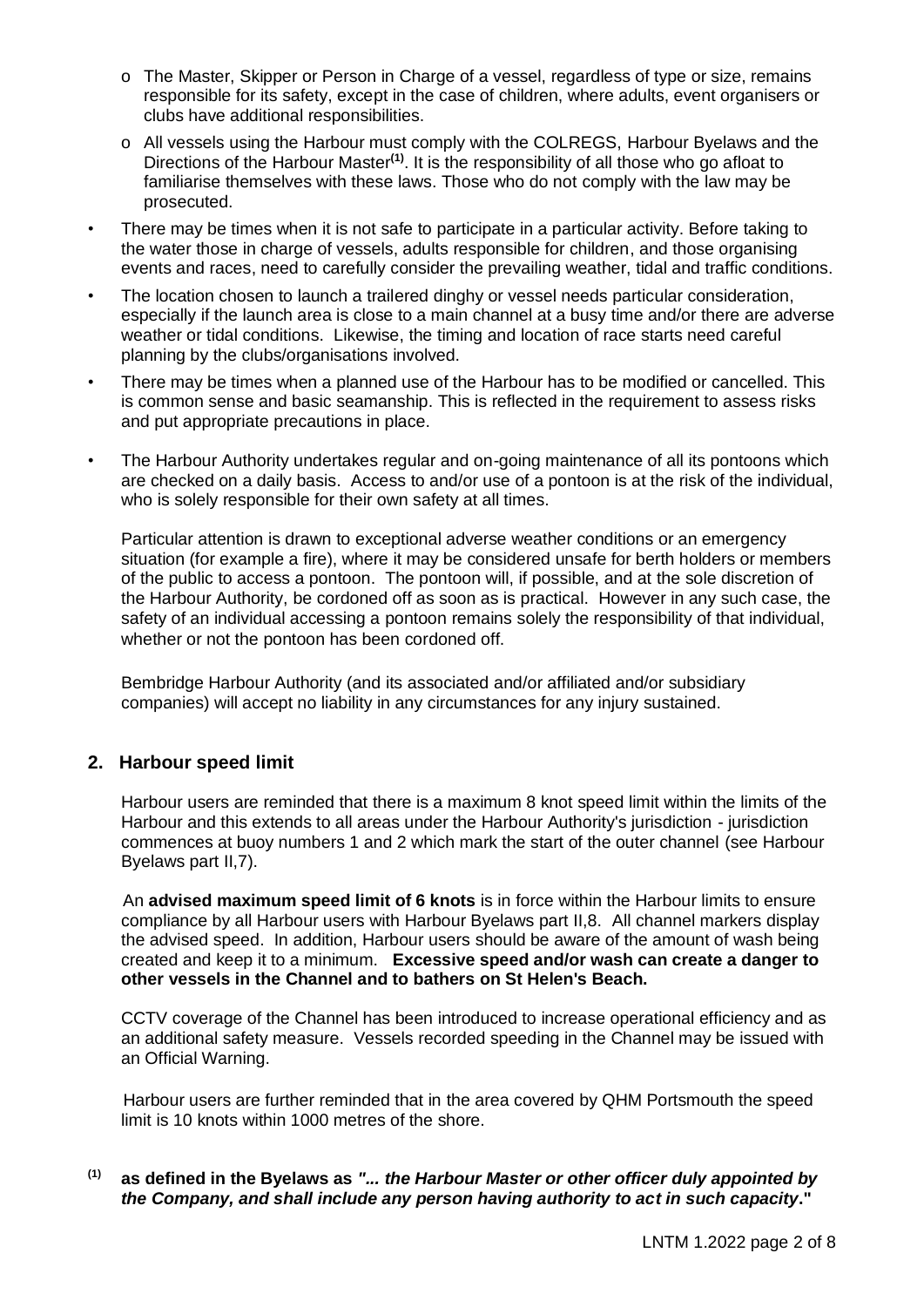# **3. International Regulations for the Prevention of Collisions at Sea (COLREGS)**

COLREGS apply to all vessels that use the Harbour, regardless of size and type. Those in charge of vessels who fail to comply with the COLREGS may be prosecuted.

#### **4. Reporting concerns relating to safety**

- Harbour users are requested to report immediately to the Harbour Master**(1)** or any BHA staff member, any reasonable concern they have regarding safety in the Harbour. Harbour users are also requested to report incidents and damage which may affect safety in the Harbour. In an Emergency Dial 999 or call Solent Coastguard on VHF Channel 16 or 67 (tel: 02392 552100).
- To report incidents or damage call "Bembridge Harbour" on VHF Channel 80 or telephone 01983 872828. You may be asked to submit a written report.
- Incidents and damage that should be reported include:
	- o damage to, and collisions between vessels;
	- o damage to navigation marks, harbour structures or facilities;
	- o malfunctioning navigation marks;
	- o dangerous near-miss situations between vessels;
	- o vessels proceeding at an excessive speed or creating excessive wash
	- o any injury to a person sustained whilst in the Harbour, and
	- o any other dangerous occurrence.

### **5. VHF Radio Communications**

- a. All vessels whilst underway within the limits of the Harbour are advised to monitor Bembridge Harbour ( call sign "Bembridge Harbour" ) on VHF Channel 80. VHF transmissions should be kept short and relevant.
- b. All commercial vessels and all vessels of 20m or more in length overall, and vessels not under command, restricted in their ability to manoeuvre, or towing another vessel or structure, are to give notice of their movements by reporting to 'Bembridge Harbour' on VHF Channel 80 or by telephone (01983 872828), giving the vessel's name, length, position and intentions.
- c. When it is necessary to report on VHF a vessel being towed: all vessels towing where the vessel being towed is over 12m in length, whether astern or alongside, or the total length of the tow exceeds 20m, are to give notice of their intention to tow into or away from Bembridge Harbour. Notice is to be given on VHF Channel 80 (call sign "Bembridge Harbour") or by telephone 01983 872828.

The need to report does not reduce the duty of the vessel towing and being towed to conduct the towing operation safely. Escort can be provided if required by prior agreement with the Harbour Master**(1)** .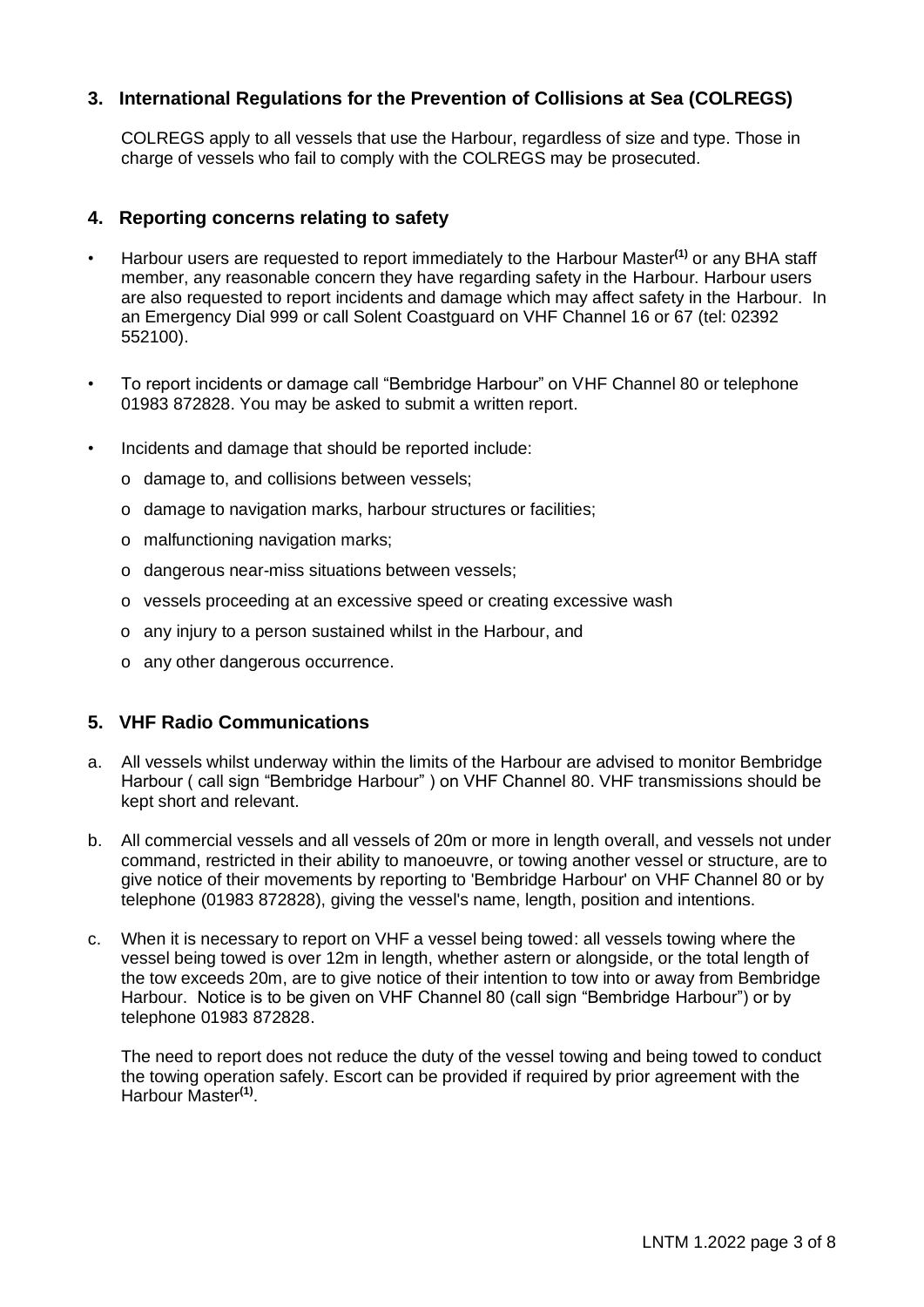# **6**. **Recovery of Casualties - Persons and Vessels - IN AN EMERGENCY DIAL 999**

# **Ambulance Recovery**

- (i) The nominated locations for the disembarkation of most casualties to an ambulance are the Duver Marina car park (The Duver, St Helens, PO33 1YB) and Bembridge Marina car park (Embankment Road, St Helens PO33 1YS).
- (ii) Masters of vessels with casualties or vessels being assisted under tow with casualties aboard should call "Bembridge Harbour" on VHF Channel 80 to request assistance or, out of office hours, call the Coastguard on VHF Channel 16 tel: 02392 552100).

# **7. Pollution Prevention and Waste Disposal**

- It is an offence for any vessel, including recreational vessels, regardless of size, to discharge any refuse overboard within specified distances from land, and in the case of plastics and other persistent rubbish, in any sea area surrounding the UK (International Convention for Prevention of Pollution from Ships (MARPOL 73/78)
- The Harbour Authority provides the following facilities for the disposal of waste:
	- o General waste disposal and recycling facilities for glass and mixed dry recyclables are provided in all marina refuse compounds and are managed according to demand. BHA is committed to recycling wherever possible, in particular plastic materials. All dry mixed recyclable material should be clean and free of food waste or contamination.

In order to reduce marine pollution and as per *SI 1809 MERCHANT SHIPPING*, *the Merchant Shipping and Fishing Vessels (Port Waste Reception Facilities) Regulations,* all waste is to be disposed of in the correct waste bins provided onsite before heading to sea. General waste disposal costs are incorporated within mooring fees.

 If you have any specific waste removal requirements (including as listed below), please contact the Harbour Office (01983 872828) for further information. Charges will be incurred for the management and removal of some items.

- o Advice on the disposal of other special waste including contaminated fuel/oil and paint waste is available from the Berthing or main Harbour Office.
- o Time expired flares/rockets cannot be disposed of at the Harbour Offices. Please contact the MCA for advice on disposal.

If you have a complaint/additional requirements, or would like further information, please contact the Harbour Office (01983 872828 office@bembridgeharbour.co.uk)

- All berth operators and yacht clubs are to provide waste disposal facilities for vessels using their amenities that comply with the Port Waste Reception Facilities Regulations 2003.
- Any vessel experiencing difficulty in accessing waste disposal facilities should contact the berth operators.

Persistent problems should be referred to the Harbour Master**(1)** .

• The Port Waste Management Plan for Bembridge Harbour was last approved by the MCA on  $12<sup>th</sup>$  December 2019 (recent review -  $5<sup>th</sup>$  January 2022). The Plan is due for reassessment by the MCA in January 2023.

# **8. Pollution**

- All harbour users are requested to report all sightings of pollution immediately to a member of the Harbour staff via "Bembridge Harbour" on VHF Channel 80 or by telephone on 01983 872828.
- At times when the Harbour Offices is unmanned, reports should be made to Solent Coastguard on VHF Channel 16 or 67, or by telephone on 02392 552100.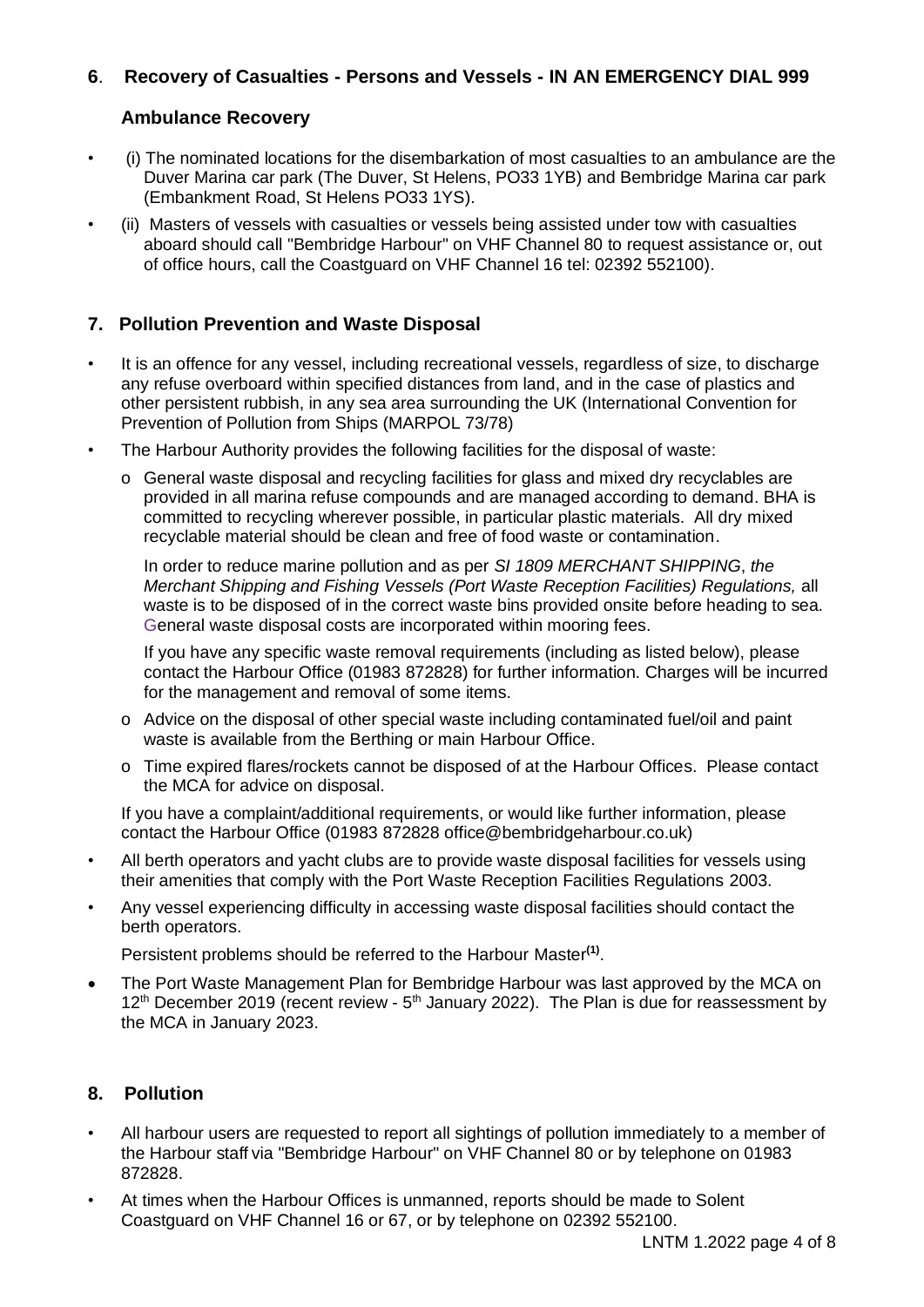- In the event of an oil pollution incident within the Harbour, the Harbour Office is to be informed of the circumstances as soon as possible. Should it be considered that the use of oil treatment products will be required, the Harbour Master**(1)** will seek approval from DEFRA. No oil treatment products are to be used until approval from DEFRA is given and the Harbour Master**(1)** issues specific instructions for their use. The use of 'washing-up liquid' (either domestic or industrial) falls within the scope of this notice.
- The Harbour's Oil and Chemical Spill Contingency Plan was reviewed and updated in February 2019 and submitted for approval to the MCA. Staff receive regular training in relation to dealing with Oil Spill Contamination, in line with the Harbour's SOPs, and in 2018 senior staff attended and completed the certified MCA approved Beach Supervisor Course.

### **9. Swimming**

- The Harbour Authority is concerned that some swimmers expose themselves to unnecessary risk. Parents of young swimmers, and swimmers themselves, are reminded of the following basic precautions:
	- o Never dive or jump into water of an unknown depth.
	- o Never dive or jump from any bridge or structure.
	- o Never swim near moving boats, boats running their engines or boats which may depart their moorings.
	- o Never swim in the mouth of the Harbour fairway or access channels where currents can be deceptively strong.
	- o Never swim in the Harbour entrance.
	- o Never swim in strong currents and/or tides.
	- o Never swim after consuming alcohol or after a meal.
	- o Beware of the cold; hypothermia can kill.
	- o It is not advisable to swim alone.
	- o Always swim within your limitations.
	- o Always tell someone on the shore where you are swimming and when you expect to return to the shore.
- Anybody that has concerns about a swimmer should telephone the Harbour Master**(1)** on 01983 872828 or call "Bembridge Harbour" on VHF Channel 80.
- IN AN EMERGENCY DIAL 999.

# **10. Diving**

- All diving for favour or reward (i.e. "at work") is subject to the Diving at Work Regulations 1997 (DWR 97) and the associated Approved Codes of Practice (ACOP). Diving at work may only be carried out by a diving contractor who has notified the Health and Safety Executive in compliance with the provisions in DWR 97 and dives may only be carried out in accordance with the legal requirements. Additionally, the Harbour Authority requires that divers at work apply for, and receive, prior consent from them before undertaking a dive. Details can be obtained by contacting the Harbour Master**(1)** .
- The Harbour Authority strongly recommends that all diving (whether the diver is at work or not) should meet all of the above requirements.
- There should be no sport or recreational diving within the jurisdiction of the Harbour there are strong tidal flows, underwater obstructions and moorings, and numerous vessel movements in the Harbour.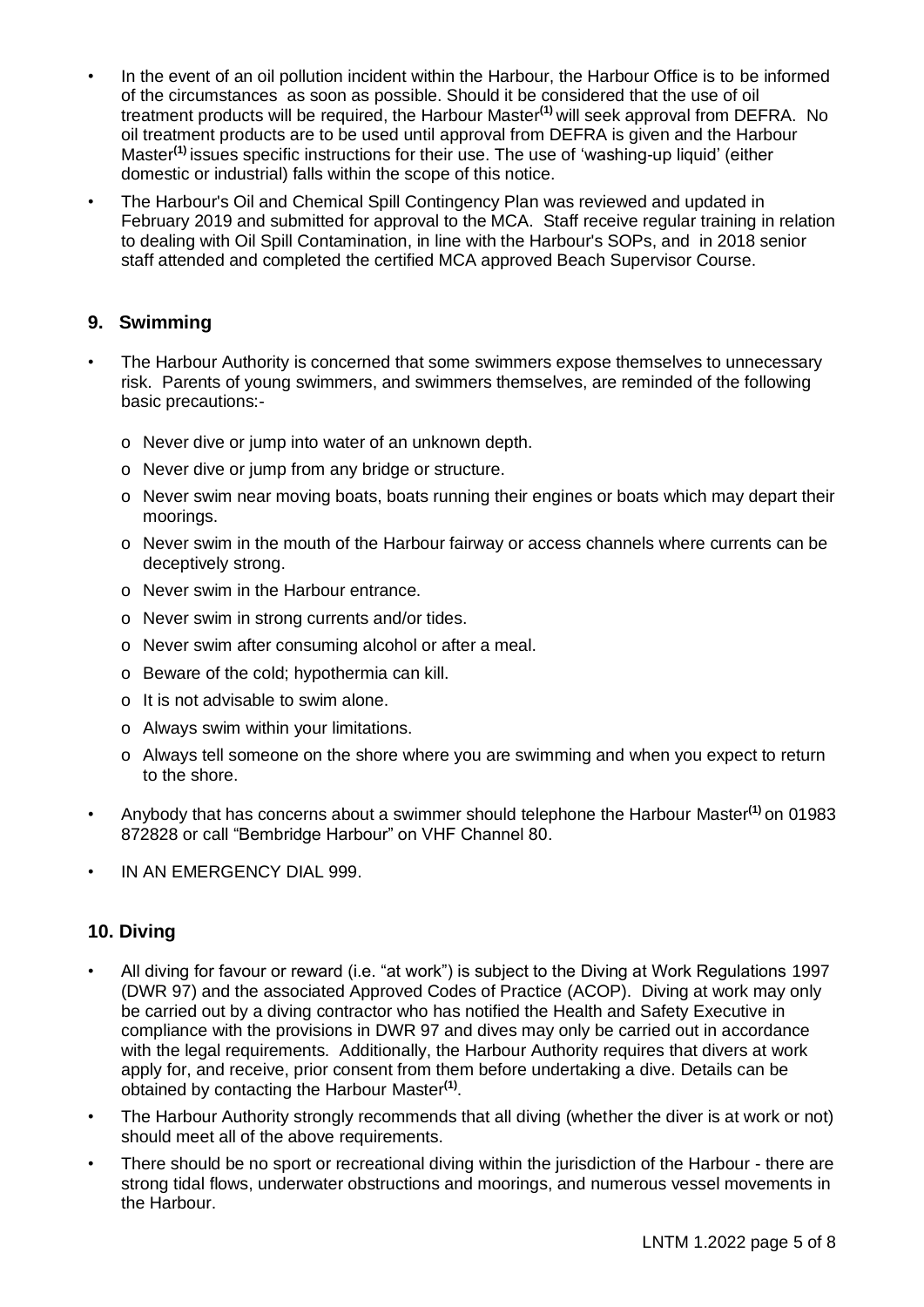# **11. Suitability of tenders**

- Owners of vessels in the Harbour should ensure that any tender used to transport personnel or equipment is of a suitable size, stability and construction to provide safe passage in all conditions likely to be encountered in the Harbour.
- In assessing the suitability of any tender for use in the Harbour, the following factors should be considered:
	- o The actual and forecast weather
	- o The strength of the tidal stream
	- o The effect of wind on sea state
	- o The likelihood of encountering wash from other vessels
	- o The remoteness of the parent vessel
- Tenders should not be overloaded and all occupants should wear lifejackets or buoyancy aids at all times. A secondary means of propulsion is advised, along with a bailer or bucket. A light or torch should be carried to ensure that the tender is visible in poor visibility or at night.

### **12. Refuelling in Bembridge Harbour**

There are no public refuelling facilities in Bembridge Harbour. There are strict laws regulating the purchase of petrol and diesel in cans. Refuelling using cans is dangerous and is against the advice of the Harbour Authority. If this advice is ignored and a person proceeds to refuel a vessel from cans, that person is to take all precautions to prevent explosion, fire and pollution and will be held liable in the event of an accident or a spill.

### **13. Club Events**

Clubs have a particular responsibility to ensure that events which they organise, or facilities which the Club provides, are run to acceptable safety standards and that their members are kept appraised of the standards required and any possible dangers involved.

#### **14. Consumption of Alcohol**

Don't drink whilst in charge of a vessel. Alcohol use affects judgment, vision, balance, and coordination, and is involved in about a third of all recreational boating fatalities. Boating under the influence of alcohol is just as deadly as drinking and driving.

# **15. Designated Person**

The Harbour Authority have appointed:

Mark Robinson Principal Consultant & Surveyor / Master Mariner Mark Robinson Maritime Consultants (MRMC)

Telephone: 07714 251321 E-mail: mark@mrmc.co

as their independent Designated Person. His primary responsibility is to independently assure the Harbour Authority that it meets the national standards required by the Port Marine Safety Code.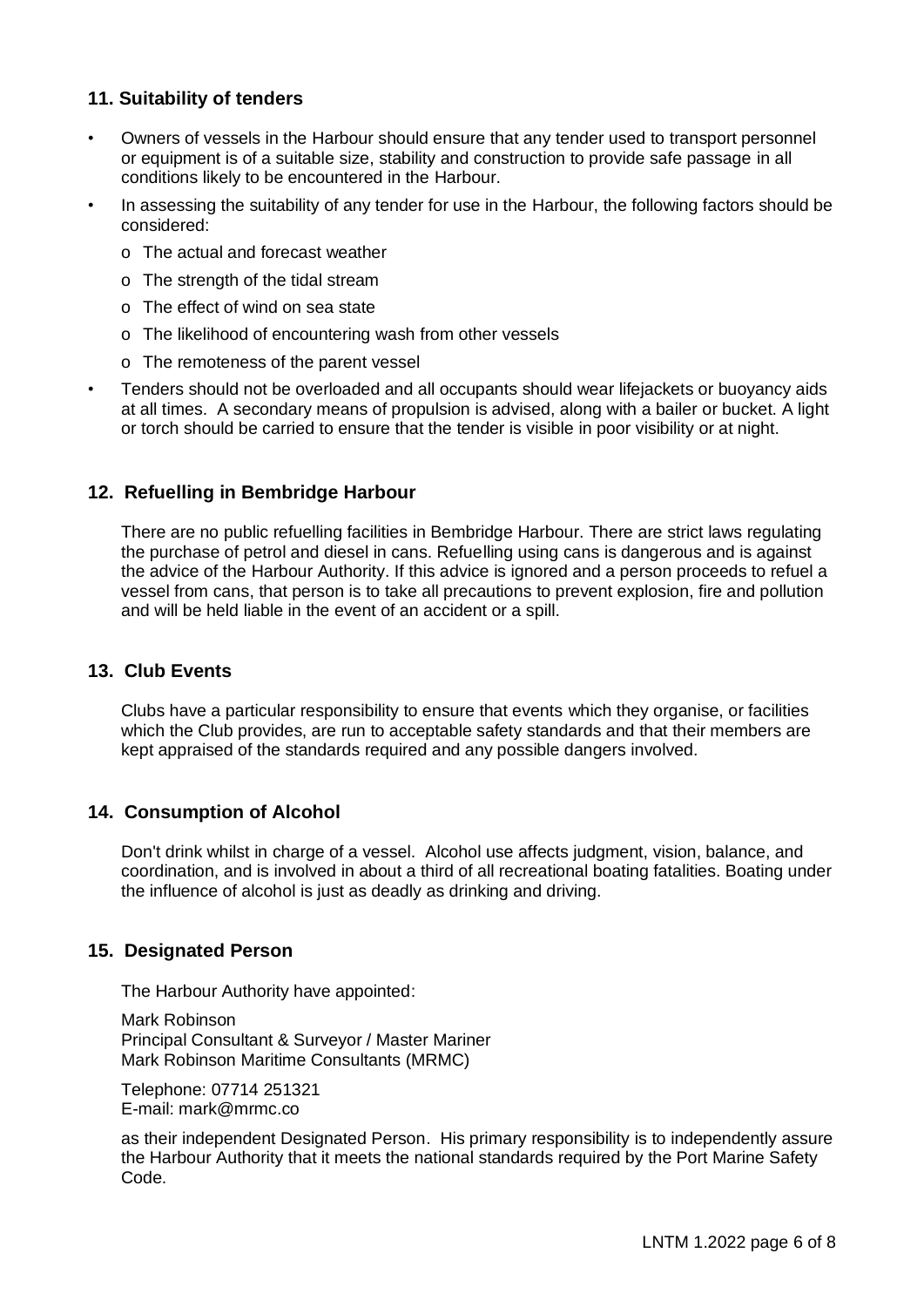The Designated Person will be assisting the Harbour Master**(1)** and his staff to consolidate the Safety Management System. This involves formally assessing the risks associated with using the Harbour. The Harbour Authority are keen not to inhibit the enjoyment of the Harbour although we all have to take sensible precautions to avoid accidents and mishaps. If any users of the Harbour have any safety concerns or suggestions they should raise them with the Harbour Master<sup>(1)</sup> at mail@bembridgeharbour.co.uk. If a concern persists then please contact the Designated Person.

### **16. Lifejackets**

**USELESS UNLESS WORN!** Remember to take your lifejacket with you and to wear it. Use your lifejacket crotch strap and, if possible, choose a lifejacket that has a spray-hood, light and whistle. Remember to check your lifejackets regularly and make sure that they are serviced and fully functional.

# **17. Use of kill cords in powered craft**

Always use a kill cord if fitted to your vessel whilst underway.

After a fatal incident in 2013 involving the ejection of a family of six from an 8m RHIP, the MAIB (Marine Accident Investigation Branch) issued a safety bulletin drawing attention to the proper use of kill cords on powered craft, reproduced as follows:

*The kill cord serves only one purpose, to stop the engine when the driver moves away from the controls. To ensure that this tragic accident is not repeated it is essential that all owners and operators of vessels fitted with kill cords:*

- *Test them regularly to ensure that the engine stops when the kill cord mechanism is operated.*
- *Make sure that the cord is in good condition.*
- *Always attach the cord securely to the driver, ideally before the engine is started, but certainly before the boat is put in gear.*
- *Stop the engine before transferring the kill cord to another driver.*

The full MAIB Safety Bulletin and further information regarding the use of kill cords can be found at the following sites:

[http://www.maib.gov.uk/publications/safety\\_bulletins/safety\\_bulletin\\_2013/safety\\_bulle](http://www.maib.gov.uk/publications/safety_bulletins/safety_bulletin_2013/safety_bulletin_1_2013.cfm) [tin\\_1\\_2013.cfm](http://www.maib.gov.uk/publications/safety_bulletins/safety_bulletin_2013/safety_bulletin_1_2013.cfm)

# **18. Safety on Harbour Water Taxis**

The Harbour operates 3 passenger carrying Water Taxis which are subject to a full annual inspection by an external qualified marine surveyor. They are wide, twin hulled, flat bottomed vessels which can carry a maximum of 9 passengers. They carry on board full safety equipment and passenger lifejackets which are available on request.

As Harbour Water Taxis, they operate solely within the confines of the limits of the Harbour. The role of the operator involves constantly moving fore and aft, securing and releasing mooring ropes etc, and means that the use of a kill cord is not practical and could potentially be hazardous. It is therefore Harbour policy not to require the operator to use a kill cord in the normal execution of his/her duties. This is documented in the relevant Risk Assessment and is reviewed annually.